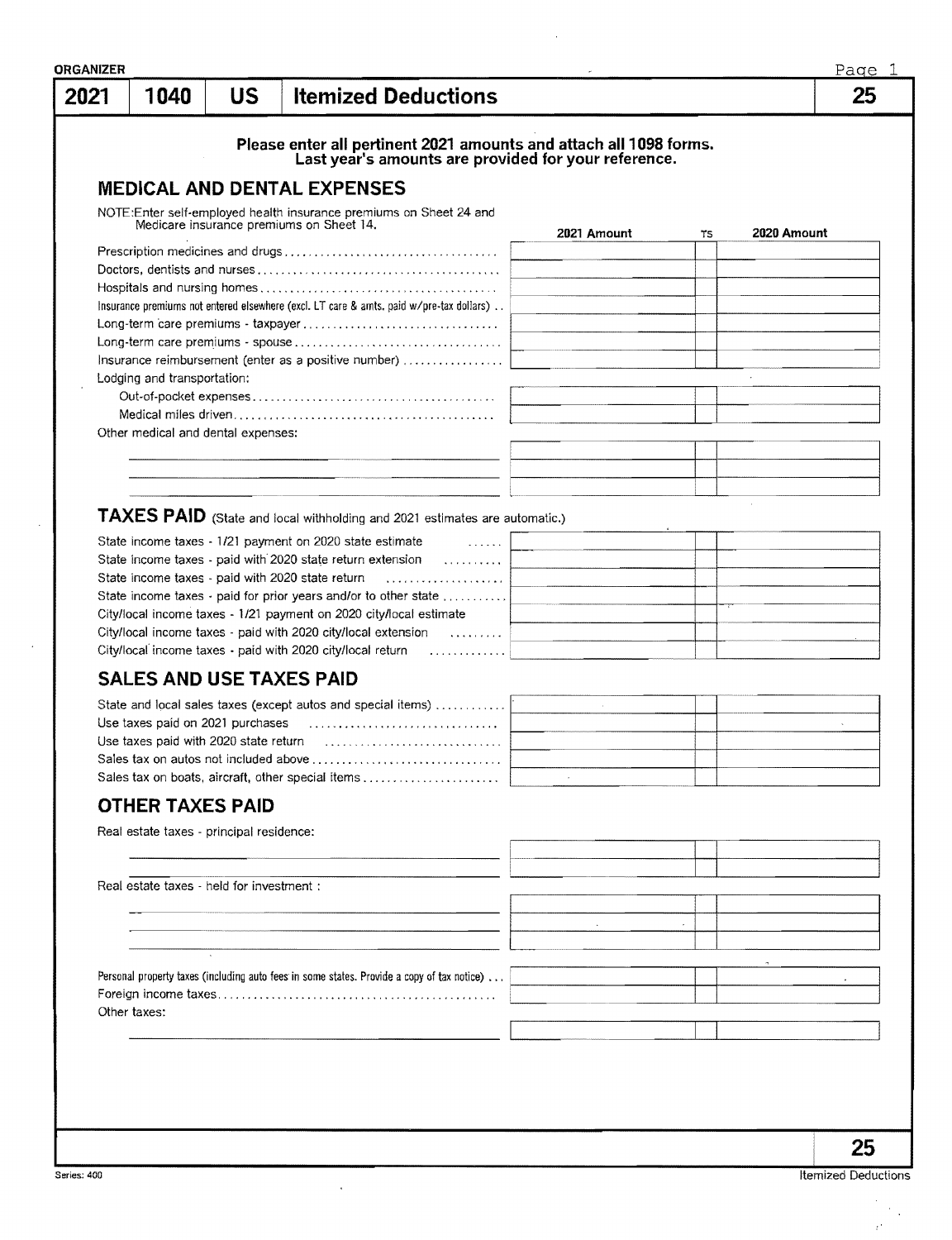| 2021 | 1040                                  | <b>US</b> | <b>Itemized Deductions (continued)</b>                                                                                                                                                                  |             |    |             | Page 2<br>$25_{p2}$ |
|------|---------------------------------------|-----------|---------------------------------------------------------------------------------------------------------------------------------------------------------------------------------------------------------|-------------|----|-------------|---------------------|
|      |                                       |           |                                                                                                                                                                                                         |             |    |             |                     |
|      |                                       |           | Please enter all pertinent 2021 amounts. Last year's amounts are provided for your reference.                                                                                                           |             |    |             |                     |
|      | <b>INTEREST PAID</b>                  |           |                                                                                                                                                                                                         |             |    |             |                     |
|      |                                       |           | Home mortgage int. (Box 1) and points (Box 2) reported on Form 1098:                                                                                                                                    | 2021 Amount | TS | 2020 Amount |                     |
|      |                                       |           |                                                                                                                                                                                                         |             |    |             |                     |
|      |                                       |           |                                                                                                                                                                                                         |             |    |             |                     |
|      |                                       |           | Home mortgage interest not reported on Form 1098:                                                                                                                                                       |             |    |             |                     |
|      | Payee's name                          |           |                                                                                                                                                                                                         |             |    |             |                     |
|      | Payee's SSN or FEIN                   |           |                                                                                                                                                                                                         |             |    |             |                     |
|      | Payee's street address                |           |                                                                                                                                                                                                         |             |    |             |                     |
|      | Payee's city                          |           |                                                                                                                                                                                                         |             |    |             |                     |
|      | Payee's state                         |           |                                                                                                                                                                                                         |             |    |             |                     |
|      | Payee's ZIP code                      |           |                                                                                                                                                                                                         |             |    |             |                     |
|      | Payee's region<br>Payee's postal code |           |                                                                                                                                                                                                         |             |    |             |                     |
|      |                                       |           |                                                                                                                                                                                                         |             |    |             |                     |
|      |                                       |           |                                                                                                                                                                                                         |             |    |             |                     |
|      | Points not reported on Form 1098:     |           |                                                                                                                                                                                                         |             |    |             |                     |
|      |                                       |           |                                                                                                                                                                                                         |             |    |             |                     |
|      |                                       |           |                                                                                                                                                                                                         |             |    |             |                     |
|      |                                       |           | Mortgage insurance premiums on post 12/31/06 contracts (Box 4)                                                                                                                                          |             |    |             |                     |
|      |                                       |           | Investment interest (interest on margin accounts):                                                                                                                                                      |             |    |             |                     |
|      |                                       |           |                                                                                                                                                                                                         |             |    |             |                     |
|      |                                       |           |                                                                                                                                                                                                         |             |    |             |                     |
|      |                                       |           |                                                                                                                                                                                                         |             |    |             |                     |
|      |                                       |           | NOTE: Points paid on loans other than to buy, build, or improve your main home are deductible over the life of the mortgage.<br>For these types of loans also provide the dates and lives of the loans. |             |    |             |                     |
|      | <b>CASH CONTRIBUTIONS</b>             |           |                                                                                                                                                                                                         |             |    |             |                     |
|      |                                       |           | NOTE: No deduction is allowed for cash or check contributions unless the donor maintains a bank record, or a written communication                                                                      |             |    |             |                     |
|      |                                       |           | from the donee, showing the name of the organization, contribution date(s), and contribution amount(s).                                                                                                 |             |    |             |                     |
|      |                                       |           | Churches, schools, hospitals, and other charitable organizations (60% limitation):                                                                                                                      |             |    |             |                     |
|      |                                       |           | Contributions by cash or check: North Contributions by cash or check:                                                                                                                                   |             |    |             |                     |
|      |                                       |           |                                                                                                                                                                                                         |             |    |             |                     |
|      |                                       |           |                                                                                                                                                                                                         |             |    |             |                     |
|      |                                       |           |                                                                                                                                                                                                         |             |    |             |                     |
|      |                                       |           |                                                                                                                                                                                                         |             |    |             |                     |
|      |                                       |           | Volunteer expenses (out-of-pocket)                                                                                                                                                                      |             |    |             |                     |
|      |                                       |           |                                                                                                                                                                                                         |             |    |             |                     |
|      |                                       |           |                                                                                                                                                                                                         |             |    |             |                     |
|      |                                       |           | Veterans' organizations, fraternal societies, nonprofit cemeteries, and certain private nonoperating foundations (30% limitation):                                                                      |             |    |             |                     |
|      | Contributions by cash or check:       |           |                                                                                                                                                                                                         |             |    |             |                     |
|      |                                       |           |                                                                                                                                                                                                         |             |    |             |                     |
|      |                                       |           |                                                                                                                                                                                                         |             |    |             |                     |
|      |                                       |           |                                                                                                                                                                                                         |             |    |             |                     |
|      |                                       |           |                                                                                                                                                                                                         |             |    |             |                     |
|      |                                       |           | Volunteer expenses (out-of-pocket)                                                                                                                                                                      |             |    |             |                     |
|      |                                       |           |                                                                                                                                                                                                         |             |    |             |                     |
|      |                                       |           |                                                                                                                                                                                                         |             |    |             |                     |
|      |                                       |           |                                                                                                                                                                                                         |             |    |             |                     |
|      |                                       |           |                                                                                                                                                                                                         |             |    |             | つに                  |
|      |                                       |           |                                                                                                                                                                                                         |             |    |             |                     |

 $\bar{\gamma}$